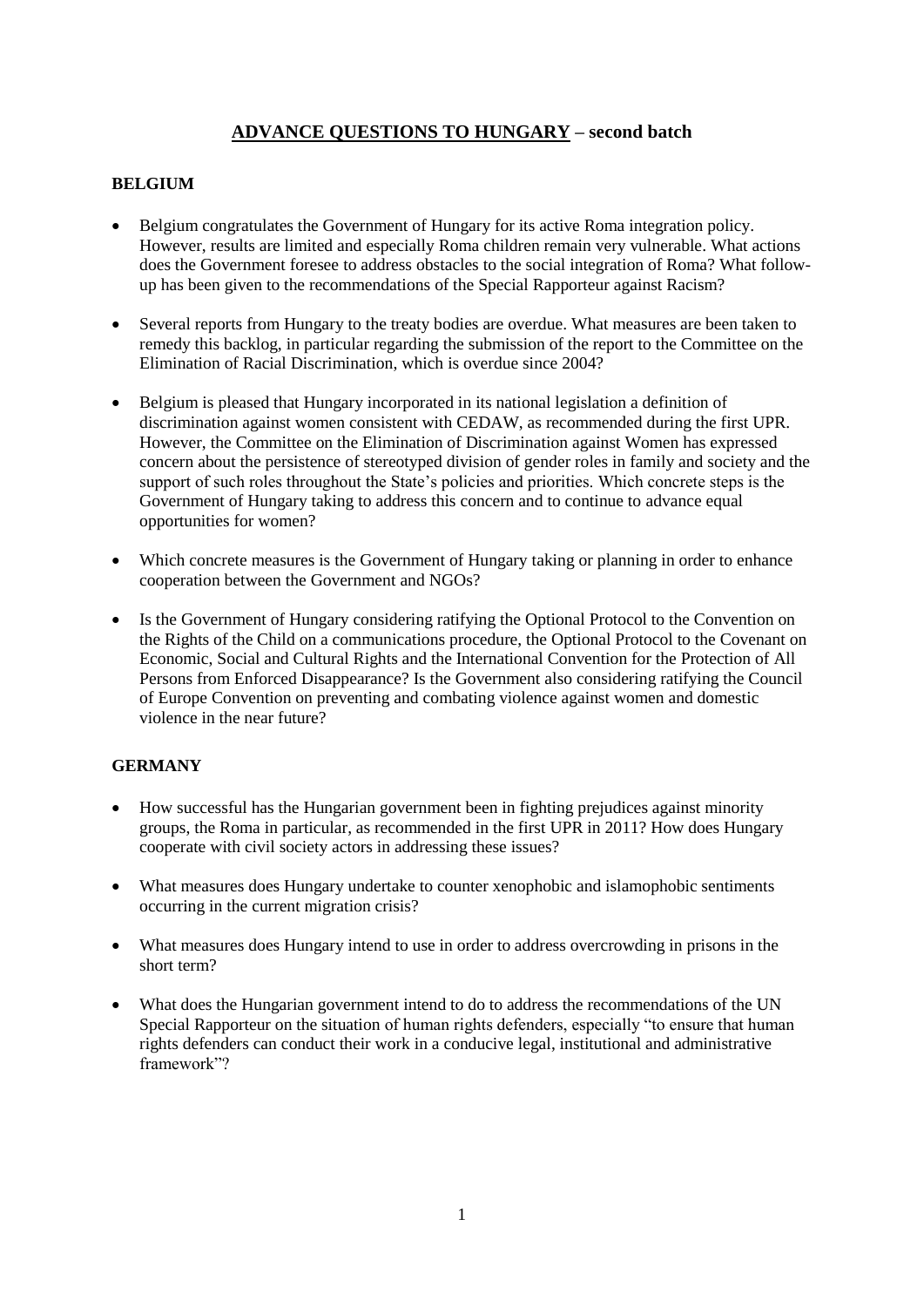## **LIECHTENSTEIN**

- Liechtenstein recognizes Hungary's commitment to international criminal justice, as evidenced by its continued support for the International Criminal Court and its ratification of the Agreement on Privileges and Immunities of the Court (APIC).
- Liechtenstein appreciates that Hungary is actively working on the ratification of the Kampala Amendments to the Rome Statute. When does Hungary envision finalizing this process?

### **MEXICO**

- What efforts are being made to prevent and combat trafficking in human beings in Hungary, including due investigation and effective prosecution?
- Are there special procedures to assist women and children seeking asylum during and after detention?
- What actions have been implemented to ensure inclusive primary and secondary education for all children with disabilities across the country?

#### **NETHERLANDS**

#### Women's rights

 Which concrete steps have been taken by the Hungarian government to adopt a gender equality law that contains a definition of discrimination against women in accordance with CEDAW?

#### Domestic violence

- Which changes, related to the prohibition of domestic violence and marital rape, have been made in the new Criminal Code (2013 revision)?
- Which concrete steps have been taken by the Hungarian government to ensure the correct and full implementation of these laws?

#### Media

 What kind of action has been taken by the Hungarian government to engage with the United Nations, the Organization for Security and Cooperation in Europe and the Council of Europe to ensure that their concerns about Hungary's media laws were accommodated?

#### LGBTI

 Which concrete steps has the Hungarian government undertaken to ensure the embedding of equal rights of LGBTI people in relevant laws including the Constitution and the Family Protection Act?

#### **NORWAY**

 What measures are the Hungarian authorities taking to protect members of the Roma community against hate crime and violence, including to ensure that these crimes are effectively investigated? How is the government of Hungary working to prevent and combat discrimination, hate speech and racist rhetoric against the Roma population and other minority groups?